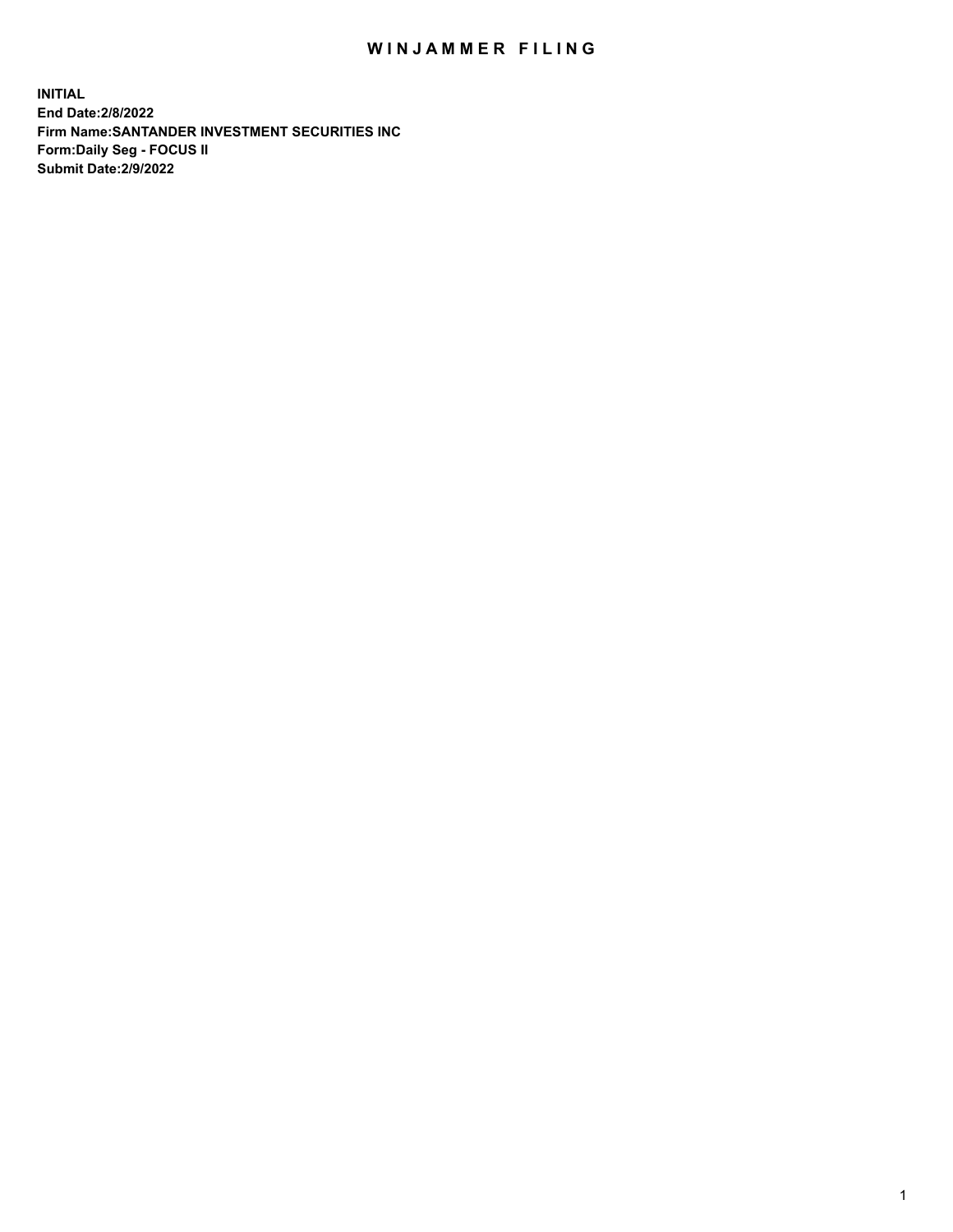**INITIAL End Date:2/8/2022 Firm Name:SANTANDER INVESTMENT SECURITIES INC Form:Daily Seg - FOCUS II Submit Date:2/9/2022 Daily Segregation - Cover Page**

| Name of Company                                                                                          | <b>SANTANDER INVESTMENT</b>                |
|----------------------------------------------------------------------------------------------------------|--------------------------------------------|
| <b>Contact Name</b>                                                                                      | <b>SECURITIES INC</b><br><b>Richard Ro</b> |
| <b>Contact Phone Number</b>                                                                              | (212) 350-3662                             |
| <b>Contact Email Address</b>                                                                             | richard.ro@santander.us                    |
|                                                                                                          |                                            |
| FCM's Customer Segregated Funds Residual Interest Target (choose one):<br>a. Minimum dollar amount: ; or | 70,000,000                                 |
| b. Minimum percentage of customer segregated funds required:% ; or                                       | $\overline{\mathbf{0}}$                    |
| c. Dollar amount range between: and; or                                                                  | 0 <sub>0</sub>                             |
| d. Percentage range of customer segregated funds required between:% and%.                                | 0 <sub>0</sub>                             |
| FCM's Customer Secured Amount Funds Residual Interest Target (choose one):                               |                                            |
| a. Minimum dollar amount: ; or                                                                           | $\frac{0}{0}$                              |
| b. Minimum percentage of customer secured funds required:%; or                                           |                                            |
| c. Dollar amount range between: and; or                                                                  | 0 <sub>0</sub>                             |
| d. Percentage range of customer secured funds required between: % and %.                                 | 0 <sub>0</sub>                             |
| FCM's Cleared Swaps Customer Collateral Residual Interest Target (choose one):                           |                                            |
| a. Minimum dollar amount: ; or                                                                           | $\overline{\mathbf{0}}$                    |
| b. Minimum percentage of cleared swaps customer collateral required:% ; or                               | $\underline{\mathbf{0}}$                   |
| c. Dollar amount range between: and; or                                                                  | 0 <sub>0</sub>                             |
| d. Percentage range of cleared swaps customer collateral required between:% and%.                        | <u>00</u>                                  |

Attach supporting documents CH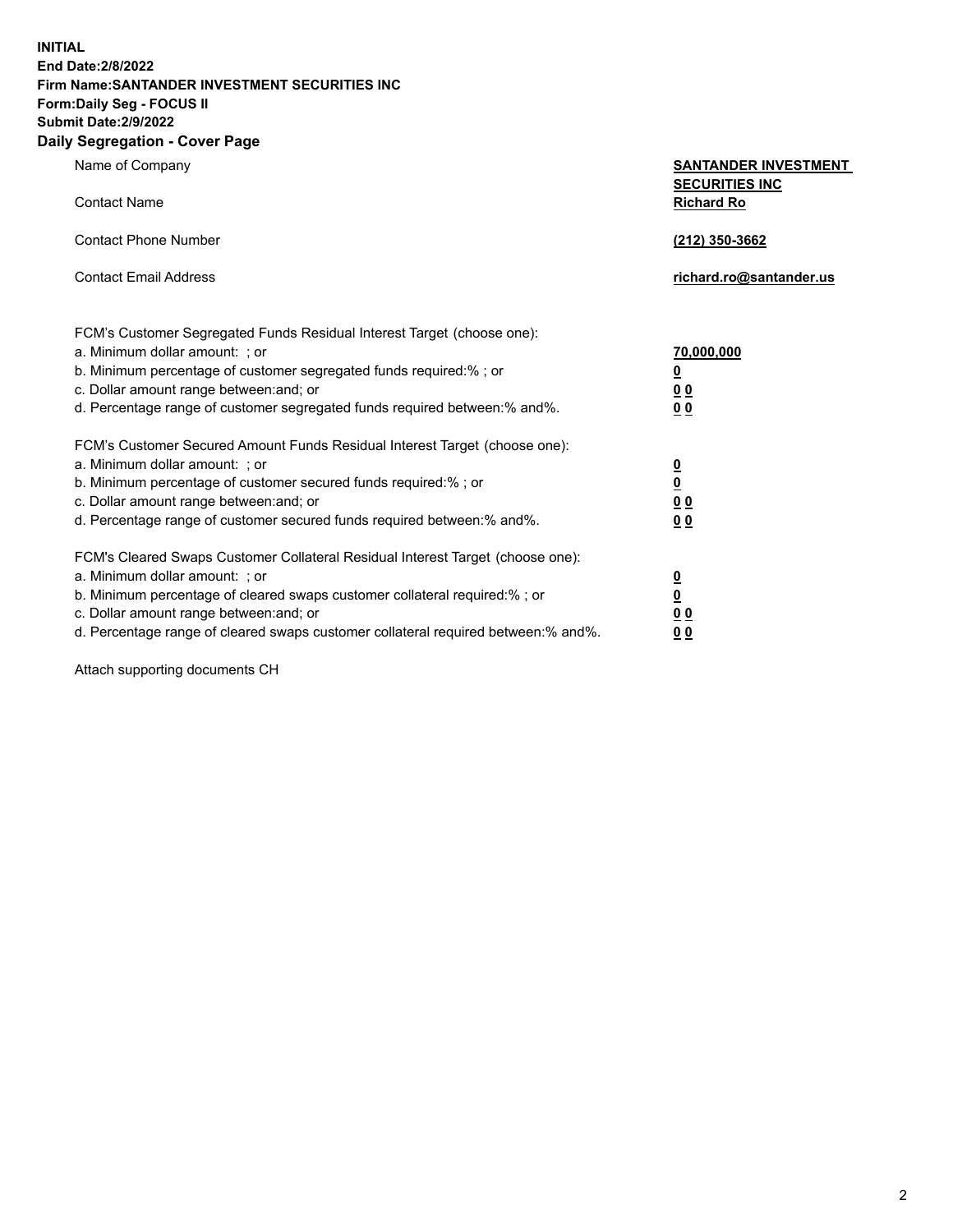## **INITIAL End Date:2/8/2022 Firm Name:SANTANDER INVESTMENT SECURITIES INC Form:Daily Seg - FOCUS II Submit Date:2/9/2022 Daily Segregation - Secured Amounts** Foreign Futures and Foreign Options Secured Amounts Amount required to be set aside pursuant to law, rule or regulation of a foreign government or a rule of a self-regulatory organization authorized thereunder 1. Net ledger balance - Foreign Futures and Foreign Option Trading - All Customers A. Cash **0** [7315] B. Securities (at market) **0** [7317] 2. Net unrealized profit (loss) in open futures contracts traded on a foreign board of trade **0** [7325] 3. Exchange traded options a. Market value of open option contracts purchased on a foreign board of trade **0** [7335] b. Market value of open contracts granted (sold) on a foreign board of trade **0** [7337] 4. Net equity (deficit) (add lines 1. 2. and 3.) **0** [7345] 5. Account liquidating to a deficit and account with a debit balances - gross amount **0** [7351] Less: amount offset by customer owned securities **0** [7352] **0** [7354] 6. Amount required to be set aside as the secured amount - Net Liquidating Equity Method (add lines 4 and 5) 7. Greater of amount required to be set aside pursuant to foreign jurisdiction (above) or line 6. FUNDS DEPOSITED IN SEPARATE REGULATION 30.7 ACCOUNTS 1. Cash in banks A. Banks located in the United States **0** [7500] B. Other banks qualified under Regulation 30.7 **0** [7520] **0** [7530] 2. Securities A. In safekeeping with banks located in the United States **0** [7540]

|     | B. In safekeeping with other banks qualified under Regulation 30.7                  | 0 [7560] 0 [7570] |
|-----|-------------------------------------------------------------------------------------|-------------------|
| 3.  | Equities with registered futures commission merchants                               |                   |
|     | A. Cash                                                                             | $0$ [7580]        |
|     | <b>B.</b> Securities                                                                | $0$ [7590]        |
|     | C. Unrealized gain (loss) on open futures contracts                                 | $0$ [7600]        |
|     | D. Value of long option contracts                                                   | $0$ [7610]        |
|     | E. Value of short option contracts                                                  | 0 [7615] 0 [7620] |
| 4.  | Amounts held by clearing organizations of foreign boards of trade                   |                   |
|     | A. Cash                                                                             | $0$ [7640]        |
|     | <b>B.</b> Securities                                                                | $0$ [7650]        |
|     | C. Amount due to (from) clearing organization - daily variation                     | $0$ [7660]        |
|     | D. Value of long option contracts                                                   | $0$ [7670]        |
|     | E. Value of short option contracts                                                  | 0 [7675] 0 [7680] |
| 5.  | Amounts held by members of foreign boards of trade                                  |                   |
|     | A. Cash                                                                             | $0$ [7700]        |
|     | <b>B.</b> Securities                                                                | $0$ [7710]        |
|     | C. Unrealized gain (loss) on open futures contracts                                 | $0$ [7720]        |
|     | D. Value of long option contracts                                                   | $0$ [7730]        |
|     | E. Value of short option contracts                                                  | 0 [7735] 0 [7740] |
| 6.  | Amounts with other depositories designated by a foreign board of trade              | $0$ [7760]        |
| 7.  | Segregated funds on hand                                                            | $0$ [7765]        |
| 8.  | Total funds in separate section 30.7 accounts                                       | $0$ [7770]        |
| 9.  | Excess (deficiency) Set Aside for Secured Amount (subtract line 7 Secured Statement | $0$ [7380]        |
|     | Page 1 from Line 8)                                                                 |                   |
| 10. | Management Target Amount for Excess funds in separate section 30.7 accounts         | $0$ [7780]        |

11. Excess (deficiency) funds in separate 30.7 accounts over (under) Management Target **0** [7785]

**0** [7305]

**0** [7355]

**0** [7360]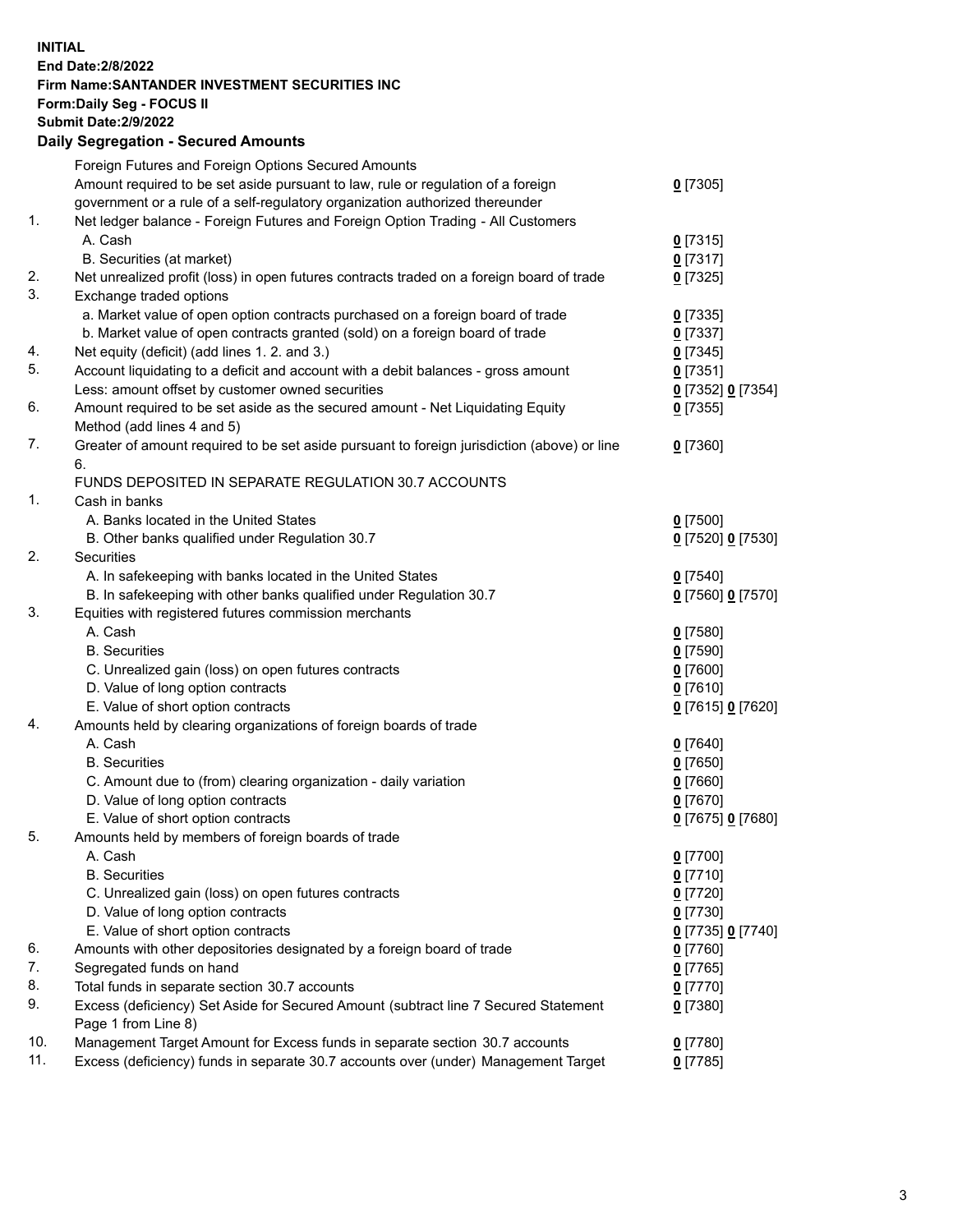| <b>INITIAL</b> | <b>End Date: 2/8/2022</b><br>Firm Name: SANTANDER INVESTMENT SECURITIES INC<br><b>Form:Daily Seg - FOCUS II</b><br><b>Submit Date: 2/9/2022</b><br>Daily Segregation - Segregation Statement |                               |
|----------------|----------------------------------------------------------------------------------------------------------------------------------------------------------------------------------------------|-------------------------------|
|                | SEGREGATION REQUIREMENTS(Section 4d(2) of the CEAct)                                                                                                                                         |                               |
| 1.             | Net ledger balance                                                                                                                                                                           |                               |
|                | A. Cash                                                                                                                                                                                      | 2,215,943,470 [7010]          |
|                | B. Securities (at market)                                                                                                                                                                    | $0$ [7020]                    |
| 2.             | Net unrealized profit (loss) in open futures contracts traded on a contract market                                                                                                           | 61,874,249 [7030]             |
| 3.             | Exchange traded options                                                                                                                                                                      |                               |
|                | A. Add market value of open option contracts purchased on a contract market                                                                                                                  | 96,268,202 [7032]             |
|                | B. Deduct market value of open option contracts granted (sold) on a contract market                                                                                                          | -43,242,593 [7033]            |
| 4.             | Net equity (deficit) (add lines 1, 2 and 3)                                                                                                                                                  | 2,330,843,328 [7040]          |
| 5.             | Accounts liquidating to a deficit and accounts with                                                                                                                                          |                               |
|                | debit balances - gross amount                                                                                                                                                                | $0$ [7045]                    |
|                | Less: amount offset by customer securities                                                                                                                                                   | 0 [7047] 0 [7050]             |
| 6.             | Amount required to be segregated (add lines 4 and 5)                                                                                                                                         | 2,330,843,328 [7060]          |
|                | FUNDS IN SEGREGATED ACCOUNTS                                                                                                                                                                 |                               |
| 7.             | Deposited in segregated funds bank accounts                                                                                                                                                  |                               |
|                | A. Cash                                                                                                                                                                                      | 262,642,227 [7070]            |
|                | B. Securities representing investments of customers' funds (at market)                                                                                                                       | $0$ [7080]                    |
|                | C. Securities held for particular customers or option customers in lieu of cash (at                                                                                                          | $0$ [7090]                    |
|                | market)                                                                                                                                                                                      |                               |
| 8.             | Margins on deposit with derivatives clearing organizations of contract markets                                                                                                               |                               |
|                | A. Cash                                                                                                                                                                                      | 2,081,537,410 [7100]          |
|                | B. Securities representing investments of customers' funds (at market)                                                                                                                       | $0$ [7110]                    |
|                | C. Securities held for particular customers or option customers in lieu of cash (at                                                                                                          | $0$ [7120]                    |
|                | market)                                                                                                                                                                                      |                               |
| 9.             | Net settlement from (to) derivatives clearing organizations of contract markets                                                                                                              | 5,798,622 [7130]              |
| 10.            | Exchange traded options                                                                                                                                                                      |                               |
|                | A. Value of open long option contracts                                                                                                                                                       | 96,268,202 [7132]             |
|                | B. Value of open short option contracts                                                                                                                                                      | -43,242,593 <sup>[7133]</sup> |
| 11.            | Net equities with other FCMs                                                                                                                                                                 |                               |
|                | A. Net liquidating equity                                                                                                                                                                    | $0$ [7140]                    |
|                | B. Securities representing investments of customers' funds (at market)                                                                                                                       | $0$ [7160]                    |
|                | C. Securities held for particular customers or option customers in lieu of cash (at<br>market)                                                                                               | $0$ [7170]                    |
| 12.            | Segregated funds on hand                                                                                                                                                                     | $0$ [7150]                    |
| 13.            | Total amount in segregation (add lines 7 through 12)                                                                                                                                         | 2,403,003,868 [7180]          |
| 14.            | Excess (deficiency) funds in segregation (subtract line 6 from line 13)                                                                                                                      | 72,160,540 [7190]             |
| 15.            | Management Target Amount for Excess funds in segregation                                                                                                                                     | 70,000,000 [7194]             |
| 16.            | Excess (deficiency) funds in segregation over (under) Management Target Amount                                                                                                               | 2,160,540 [7198]              |
|                | <b>Excess</b>                                                                                                                                                                                |                               |